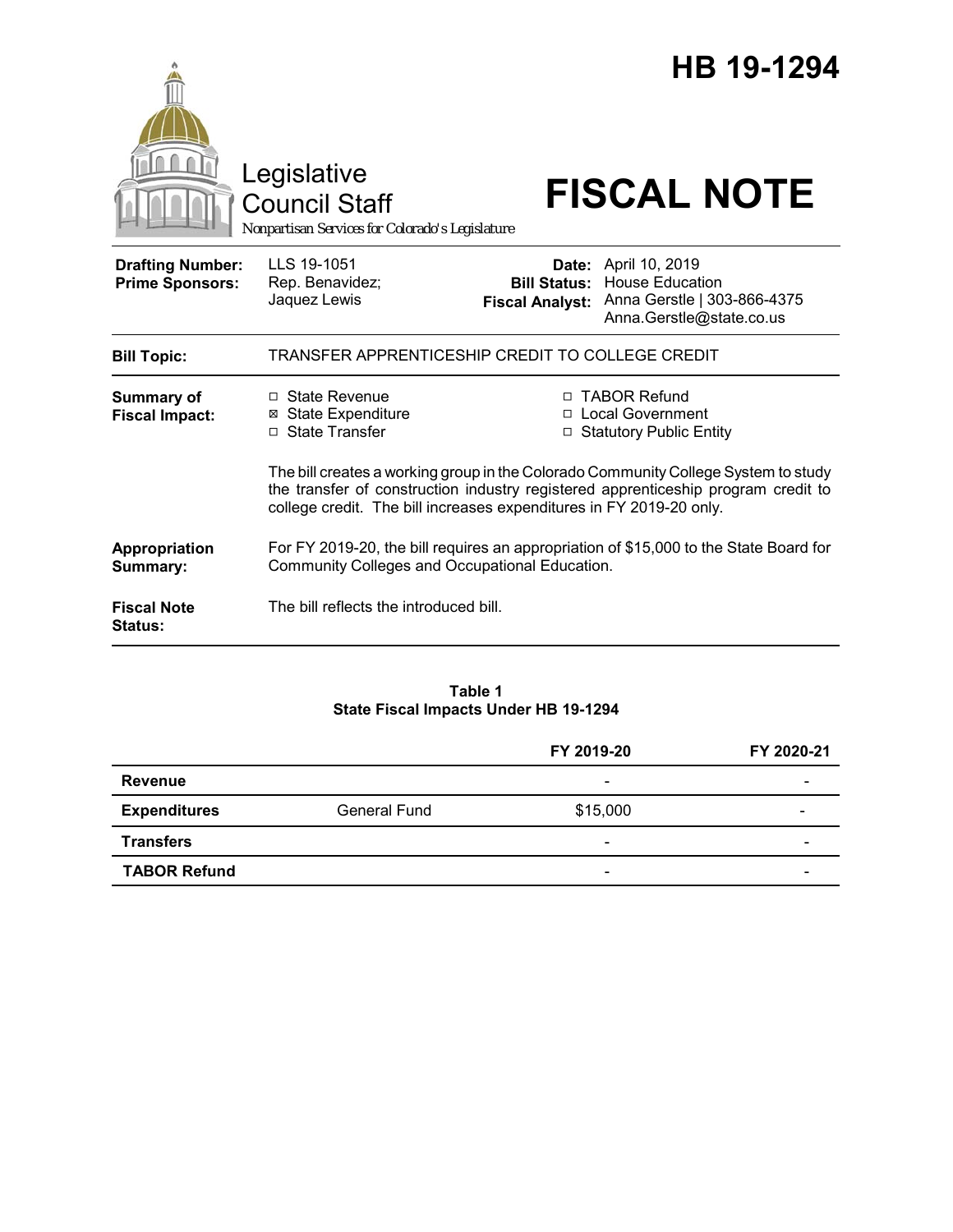April 10, 2019

# **Summary of Legislation**

The bill requires the Colorado Community College System (CCCS) to convene a working group to determine the best way to transfer construction industry registered apprenticeship program credit to college credit. If possible, the working group must include representatives of community colleges, area technical schools, local district colleges, relevant four-year institutions, and applicable union and non-union labor organizations.

The working group must meet during the interim after the 2019 legislative session. The group must solicit input from subject matter experts and must consider:

- how best to align construction industry apprenticeship curriculum with existing community college courses;
- the possibility of apprenticeship program course work culminating in significant progress towards a degree;
- how best to clarify the differences between a registered apprenticeship program and a work-study program, and the requirement for different programs;
- whether it is feasible for all community colleges to offer registered apprenticeship programs.

The working group must report to the General Assembly with its recommendations, including any recommendations for legislation, by December 31, 2019. The bill is repealed July 1, 2020.

### **State Expenditures**

In FY 2019-20, the bill increase state General Fund expenditures by \$15,000 to the CCCS. The increased expenditures cover the costs of convening the working group four times prior to the December 31, 2019 deadline. Expenditures are estimated at \$1,750 for a meeting to be held in Denver, and \$11,250 to hold three meetings outside of Denver. Costs include discounted room and audio visual equipment rates at community colleges, lodging for working group members, and CCCS staff travel. In addition, the CCCS requires \$2,000 to facilitate meetings and compile findings for the final report.

**Institutions of higher education.** The bill increases the workload for state institutions of higher education, including local district colleges and area technical colleges, to participate in the working group. The workload increase is expected to be minimal.

### **Effective Date**

The bill takes effect upon signature of the Governor, or upon becoming law without his signature.

### **State Appropriations**

In FY 2019-20, the bill requires a General Fund appropriation of \$15,000 to the State Board for Community Colleges and Occupational Education.